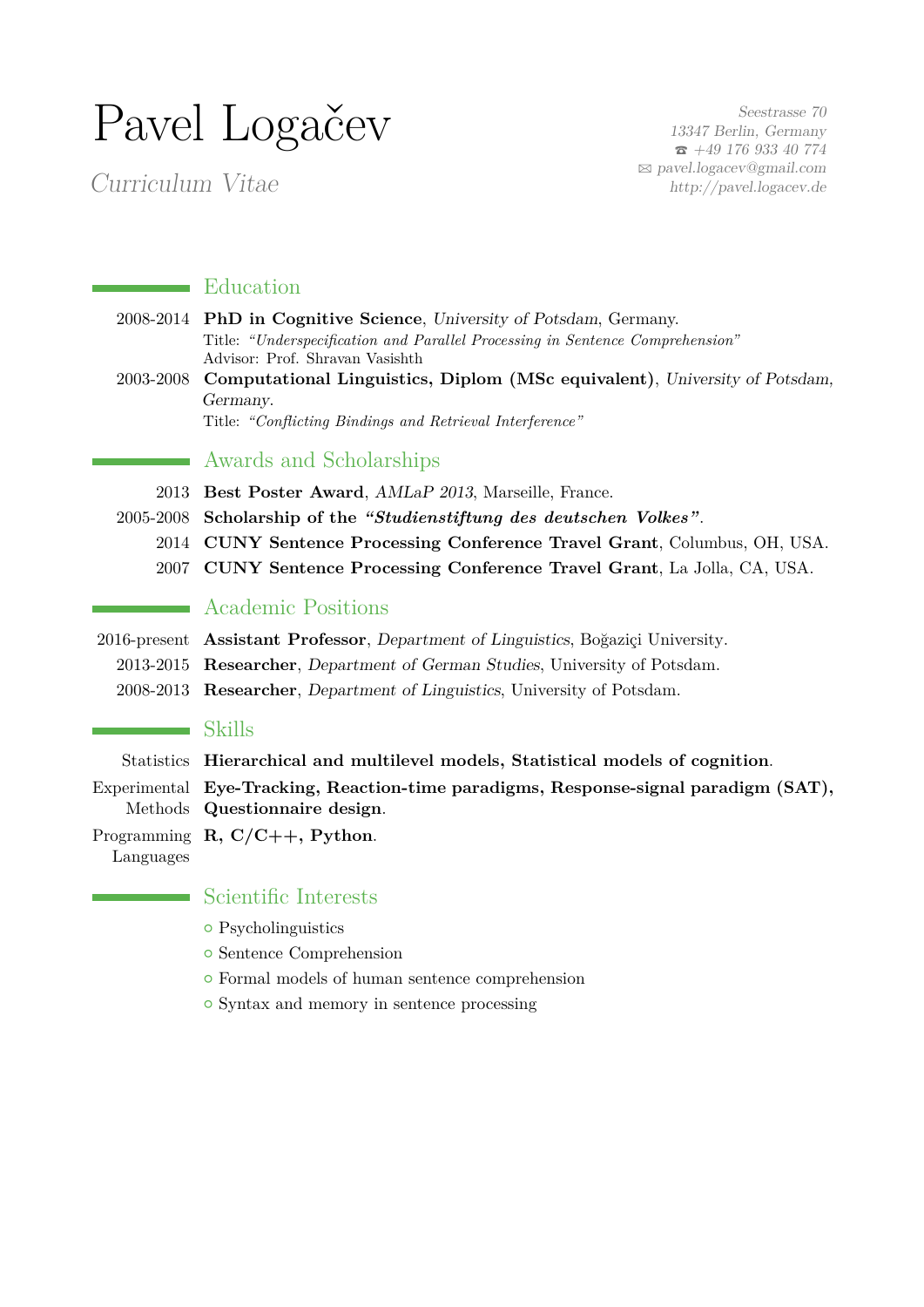## **Languages**

| English Fluent |                             |
|----------------|-----------------------------|
|                | German Fluent (Near-native) |
|                | Russian Fluent (Native)     |

## Teaching

- Summer 2013 **Introduction to Sentence Processing**. (co-taught with Samar Husain)
- Winter 2012 **Eye tracking in Psycholinguistic Research**. (co-taught with Hanna Thieke)
- Summer 2012 **Empirical Methods in Linguistics**. **Introduction to Sentence Processing**.
- Winter 2011 **Memory in Sentence Comprehension**.

**Dependency Resolution in Sentence Comprehension**.

- Summer 2011 **Sentence Comprehension: Ambiguity and Complexity**.
	- **Empirical Methods in Linguistics**.
- Winter 2010 **Semantic Priming**.
- Summer 2010 **Language, Memory and Attention**. (co-taught with Shravan Vasishth)

**Empirical Methods in Linguistics**.

- Winter 2009 **Introduction to Sentence Processing**.
- Summer 2009 **Experimental Methods**. **Introduction to Sentence Processing**.

# Publications

#### Peer-reviewed Publications

Nicenboim, B., Logačev, P., Gatei, C., and Vasishth, S. (2016). When High-Capacity Readers Slow Down and Low-Capacity Readers Speed Up: Working Memory and Locality Effects. *Frontiers in Psychology*, 7. doi: 10.3389/fpsyg.2016.00280.

Logačev, P. and Vasishth, S. (2016). Understanding underspecification: A comparison of two computational implementations. *The Quarterly Journal of Experimental Psychology, Special Issue 'Good Enough Representations in Language Processing'*, 69(5):996–1012. doi: 10.1080/17470218.2015.1134602.

Logačev, P. and Vasishth, S. (2016b). A Multiple-Channel Model of Task-Dependent Ambiguity Resolution in Sentence Comprehension. *Cognitive Science*, 40(2):266–298. doi: 10.1111/cogs.12228.

#### Book Chapters

Logačev, P. and Vasishth, S. (2012). Case Matching and Conflicting Bindings Interference. In de Swart, P. and Lamers, M., editors, *Case, Word Order and Prominence: Psycholinguistic and theoretical approaches to argument structure*. Springer. doi: 10.1007/978-94-007-1463-2\_9.